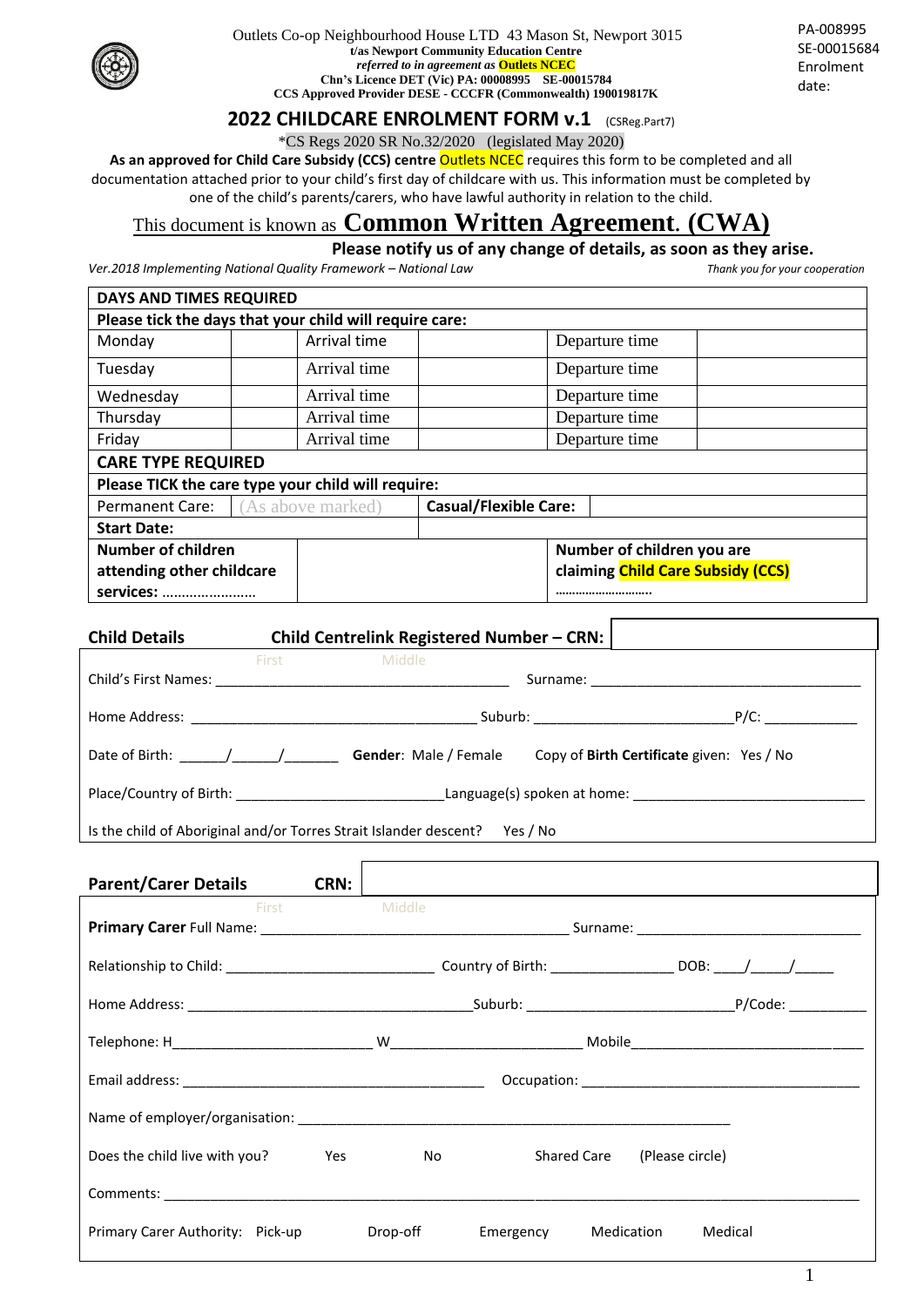| <b>Parent/Carer Details</b>                                                                                                  | CRN:                            |               |                             |         |  |
|------------------------------------------------------------------------------------------------------------------------------|---------------------------------|---------------|-----------------------------|---------|--|
|                                                                                                                              | First                           | Middle        |                             |         |  |
| Relationship to Child: ________________________________Country of Birth: _______________________________DOB: ___/____/______ |                                 |               |                             |         |  |
|                                                                                                                              |                                 |               |                             |         |  |
|                                                                                                                              |                                 |               |                             |         |  |
|                                                                                                                              |                                 |               |                             |         |  |
|                                                                                                                              |                                 |               |                             |         |  |
| Does the Child live with you? Yes                                                                                            | <b>Solution Street Property</b> |               | Shared Care (Please Circle) |         |  |
| Tick to authorise: Pick-up                                                                                                   | Drop-off                        | Emergency     | Medication                  | Medical |  |
|                                                                                                                              | <b>First</b>                    | <b>Middle</b> |                             |         |  |
|                                                                                                                              |                                 |               |                             |         |  |
|                                                                                                                              |                                 |               |                             |         |  |
|                                                                                                                              |                                 |               |                             |         |  |
|                                                                                                                              |                                 |               |                             |         |  |
| Name of Employer/organisation: _________<br>Does the child live with the guardian? Yes                                       |                                 | No.           | (Please circle)             |         |  |
| Pick-up<br>Tick to authorise:                                                                                                | Drop-off                        | Emergency     | Medication                  | Medical |  |

**Emergency Authorised Person Contacts**

*In case of an emergency,* **Outlets NCEC** *will take all avenues to contact parents/guardian. If contact is unsuccessful,* **Outlets NCEC** *will contact the following people, in the order that they are listed.*

*By nominating listed contacts below you agree to these authorising persons consent to medical treatment (refer CWA pt.8) and/or administration of medication by nominated service educator/supervisor (r108(b) r109 r110) \*Please attach a copy of legal photo ID of each emergency/authorised person.* 

#### **CONTACT ONE**

| Title:                         | First Name(s):                                 |          |               |            |         |  |
|--------------------------------|------------------------------------------------|----------|---------------|------------|---------|--|
| Surname:                       |                                                |          |               |            |         |  |
| Relationship to Child:         |                                                |          |               |            |         |  |
| Home Address:                  | Postcode:                                      |          |               |            |         |  |
| Home Phone:                    |                                                |          | Mobile Phone: |            |         |  |
| Work Phone:                    | Email:                                         |          |               |            |         |  |
| Tick to authorise:             | Drop-off<br>Pick-up<br>Medication<br>Emergency |          |               |            |         |  |
|                                | <b>Contact One Signature X</b>                 |          |               |            |         |  |
| <b>CONTACT TWO</b>             |                                                |          |               |            |         |  |
| Title:                         | First Name(s):                                 |          |               |            |         |  |
| Surname:                       |                                                |          |               |            |         |  |
| Relationship to Child:         |                                                |          |               |            |         |  |
| Home Address:                  | Postcode:                                      |          |               |            |         |  |
| Home Phone:                    | Mobile Phone:                                  |          |               |            |         |  |
| Work Phone:                    |                                                |          | Email:        |            |         |  |
| Tick to authorise:             | Pick-up                                        | Drop-off | Emergency     | Medication | Medical |  |
| <b>Contact Two Signature X</b> |                                                |          |               |            |         |  |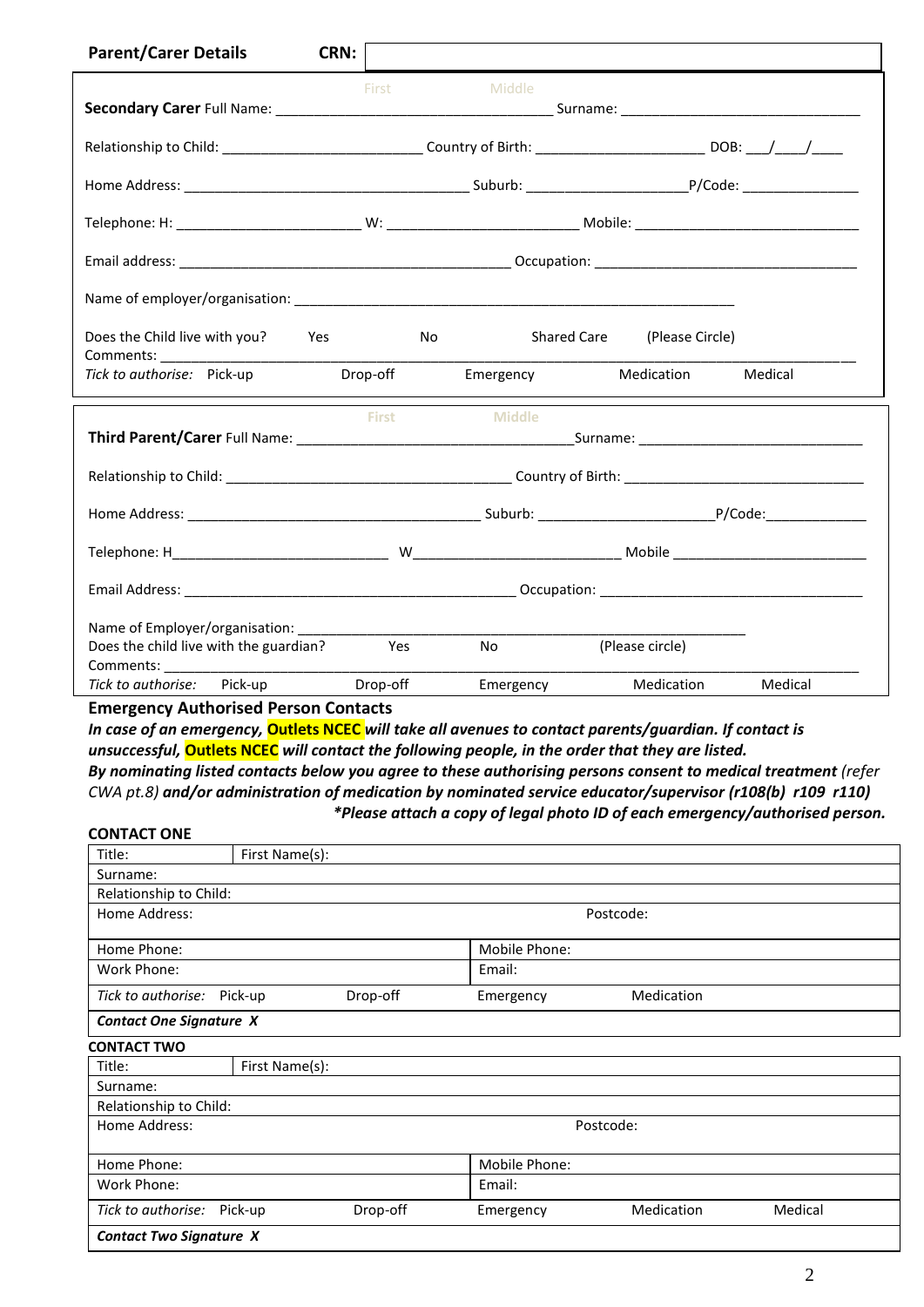| <b>CONTACT THREE</b>             |                |          |               |            |  |
|----------------------------------|----------------|----------|---------------|------------|--|
| Title:                           | First Name(s): |          |               |            |  |
| Surname:                         |                |          |               |            |  |
| Relationship to Child:           |                |          |               |            |  |
| Home Address:                    |                |          | Postcode:     |            |  |
|                                  |                |          |               |            |  |
| Home Phone:                      |                |          | Mobile Phone: |            |  |
| Work Phone:                      |                |          | Email:        |            |  |
| Tick boxes to authorise: Pick-up |                | Drop-off | Emergency     | Medication |  |
| <b>Contact Three Signature X</b> |                |          |               |            |  |

## **COURT/CUSTODIAL ORDERS RELATING TO THE CHILD**

|                                                                                                 | Are there any court orders, parenting orders or parenting plans relating to the powers and responsibilities |          |  |  |  |  |
|-------------------------------------------------------------------------------------------------|-------------------------------------------------------------------------------------------------------------|----------|--|--|--|--|
| or authorities of any person in relation to the child or access to the child?                   |                                                                                                             |          |  |  |  |  |
| (Please FOLLOW INSTRUCTIONS below)<br>YES.<br>NO.                                               |                                                                                                             |          |  |  |  |  |
|                                                                                                 | 1. Bring court order/s for staff to view and a copy to attach to this enrolment form                        |          |  |  |  |  |
|                                                                                                 | 2. Are there any other court orders relating to the child's residence or the child's contact with a parent  |          |  |  |  |  |
| or another person?                                                                              |                                                                                                             |          |  |  |  |  |
| YES                                                                                             |                                                                                                             | NO.      |  |  |  |  |
| Please describe these changes and provide the contact details of any person given these powers: |                                                                                                             |          |  |  |  |  |
| Name:                                                                                           | Relationship:                                                                                               | Contact: |  |  |  |  |
|                                                                                                 |                                                                                                             |          |  |  |  |  |

#### **MEDICAL AND HEALTH INFORMATION**

| Family Doctor Title:                                                           | First Name(s): |                   | Surname:                                           |  |  |
|--------------------------------------------------------------------------------|----------------|-------------------|----------------------------------------------------|--|--|
| Service Name:                                                                  |                |                   |                                                    |  |  |
| Address:                                                                       |                |                   |                                                    |  |  |
|                                                                                |                | Postcode:         |                                                    |  |  |
| Contact Phone:                                                                 |                |                   |                                                    |  |  |
|                                                                                |                |                   |                                                    |  |  |
| Family Dentist Title:                                                          | First Name(s): |                   | Surname:                                           |  |  |
| Service Name:                                                                  |                |                   |                                                    |  |  |
| Address:                                                                       |                |                   |                                                    |  |  |
|                                                                                |                | Postcode          |                                                    |  |  |
| Contact Phone:                                                                 |                |                   |                                                    |  |  |
|                                                                                |                |                   |                                                    |  |  |
| <b>Medicare Number:</b>                                                        |                |                   | <b>Ambulance Cover:</b><br><b>YES</b><br><b>NO</b> |  |  |
| <b>Health Insurance Fund:</b><br><b>YES</b>                                    | <b>NO</b>      | Insurance Number: |                                                    |  |  |
| <b>Health Insurance Name:</b>                                                  |                |                   |                                                    |  |  |
|                                                                                |                |                   |                                                    |  |  |
| <b>Maternal Child Health Nurse:</b>                                            | First Name(s): |                   | Surname:                                           |  |  |
| Service Name:                                                                  |                |                   |                                                    |  |  |
| Address:                                                                       |                |                   |                                                    |  |  |
|                                                                                |                | Postcode          |                                                    |  |  |
| <b>Contact Phone:</b>                                                          |                |                   |                                                    |  |  |
|                                                                                |                |                   |                                                    |  |  |
|                                                                                |                |                   |                                                    |  |  |
| <b>CHILD HEALTH INFORMATION</b>                                                |                |                   |                                                    |  |  |
|                                                                                |                |                   |                                                    |  |  |
|                                                                                |                |                   |                                                    |  |  |
| <b>IMMUNISATION RECORD</b>                                                     |                |                   |                                                    |  |  |
| Please attach a COPY of all relevant documentation in regard to the following. |                |                   |                                                    |  |  |

*A COPY of your child's immunisation record must be sighted by a member of the* **Outlets NCEC** *team and a COPY attached to this form.*  (Staff member's position) Date Sighted:

*\*Please ensure you notify* **Outlets NCEC** *upon the completion of each immunisation update.*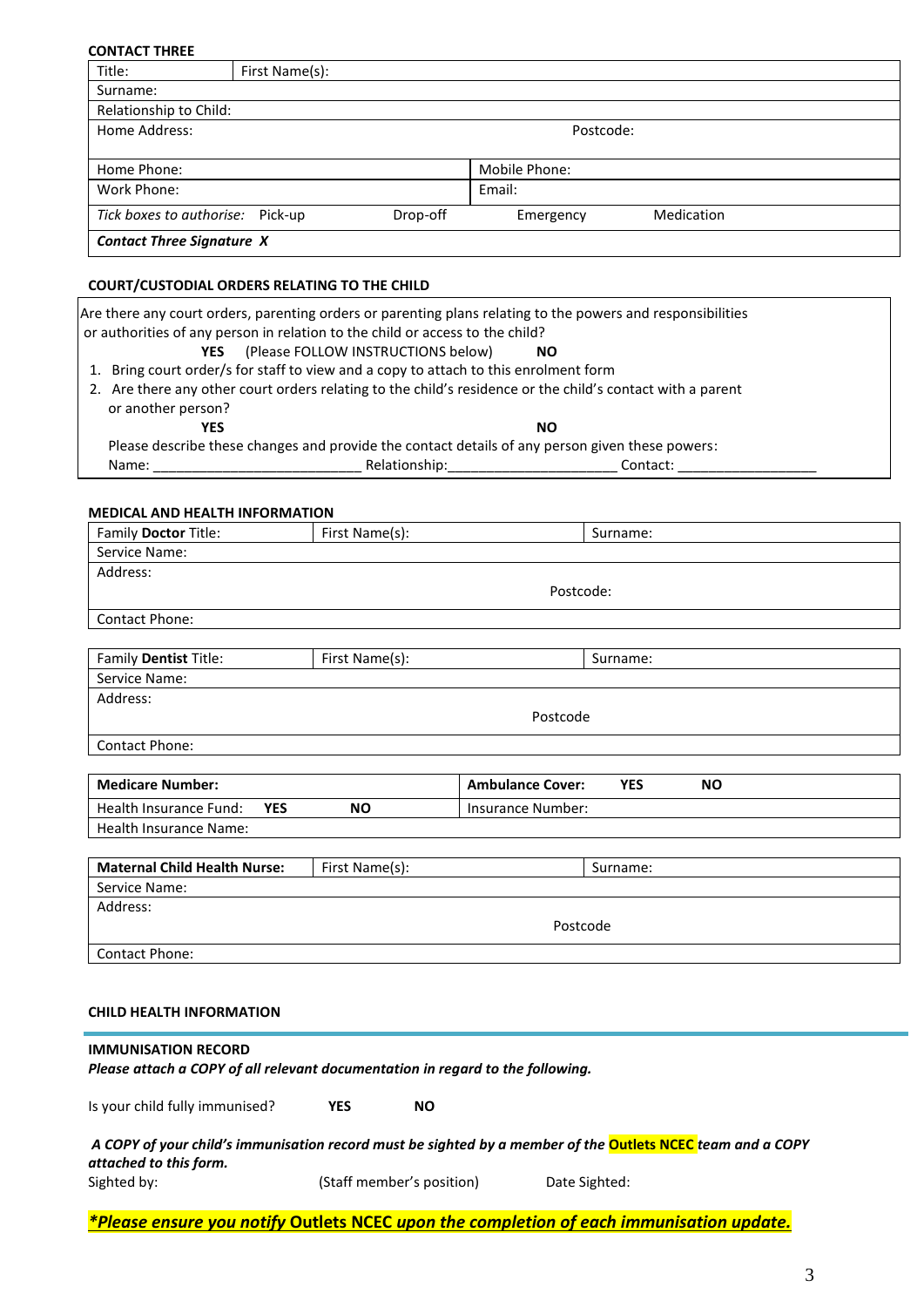Has your child ever been diagnosed with any of the following?

|                        |            |           | . .         |            |                |  |
|------------------------|------------|-----------|-------------|------------|----------------|--|
| German Measles         | <b>YES</b> | NO.       | Seizures    | <b>YES</b> | N <sub>O</sub> |  |
| Mumps                  | YES        | NO.       | Convulsions | <b>YES</b> | N <sub>O</sub> |  |
| <b>Whooping Cough</b>  | <b>YES</b> | NO.       | Chicken Pox | <b>YES</b> | N <sub>O</sub> |  |
| <b>Measles</b>         | <b>YES</b> | <b>NO</b> |             |            |                |  |
| Other (please specify) |            |           |             |            |                |  |
|                        |            |           |             |            |                |  |

\_\_\_\_\_\_\_\_\_\_\_\_\_\_\_\_\_\_\_\_\_\_\_\_\_\_\_\_\_\_\_\_\_\_\_\_\_\_\_\_\_\_\_\_\_\_\_\_\_\_\_\_\_\_\_\_\_\_\_\_\_\_\_\_\_\_\_\_\_\_\_\_\_\_\_\_\_\_\_\_\_\_\_\_\_\_\_\_\_\_\_\_\_\_\_\_\_\_\_\_

If you have ticked YES to any in the list above, please specify relevant details below:

## **DOES YOUR CHILD SUFFER FROM ANY ALLERGIES?**

If yes to any questions below, please provide relevant details including your child's allergy, side effects, treatment and action to be untaken as per Management Plan \*

\_\_\_\_\_\_\_\_\_\_\_\_\_\_\_\_\_\_\_\_\_\_\_\_\_\_\_\_\_\_\_\_\_\_\_\_\_\_\_\_\_\_\_\_\_\_\_\_\_\_\_\_\_\_\_\_\_\_\_\_\_\_\_\_\_\_\_\_\_\_\_\_\_\_\_\_\_\_\_\_\_\_

| *An individual management plan is required by this service and MUST be signed by the medical practitioner who is                                                                                                                                                                              |            |           |                 |
|-----------------------------------------------------------------------------------------------------------------------------------------------------------------------------------------------------------------------------------------------------------------------------------------------|------------|-----------|-----------------|
| treating your child. It will be attached to this enrolment form.                                                                                                                                                                                                                              |            |           |                 |
| More information can be found at www.education.vic.gov.au/anaphylaxis                                                                                                                                                                                                                         |            |           |                 |
| Does the child have any allergy or anaphylaxis?                                                                                                                                                                                                                                               | <b>YES</b> | <b>NO</b> | (please circle) |
| Does your child have an auto injection device (epipen)                                                                                                                                                                                                                                        | <b>YES</b> | <b>NO</b> | (please circle) |
| If yes, the following management procedures are to be followed - a copy of the management plan must be attached which<br>has been signed by the medical practitioner treating your child                                                                                                      |            |           |                 |
| Does the child have Asthma                                                                                                                                                                                                                                                                    | <b>YES</b> | <b>NO</b> | (Please circle) |
| If yes, the following management procedures are to be followed -a copy of the management plan must be attached which<br>has been signed by the medical practitioner treating your child<br>Does the child have any other medical conditions, needs or treatment (eg epilepsy, diabetes, etc), |            |           |                 |
|                                                                                                                                                                                                                                                                                               | <b>YES</b> | <b>NO</b> | (Please circle) |
| If yes, the following management procedures are to be followed -a copy of the management plan must be attached which<br>has been signed by the medical practitioner treating your child                                                                                                       |            |           |                 |
| Does your child have a diagnosed disability or special needs?<br>If yes, please provide relevant details below:                                                                                                                                                                               | <b>YES</b> | <b>NO</b> |                 |
|                                                                                                                                                                                                                                                                                               |            |           |                 |
| <b>DIETARY REQUIREMENTS</b>                                                                                                                                                                                                                                                                   |            |           |                 |

Does your child have **any special dietary or cultural restrictions** or 'particular' food - dislikes or likes? If yes, please provide relevant details below:

#### **MORE ABOUT YOUR CHILD**

| Please provide the name and ages of your child's siblings:                                               |            |             |     |
|----------------------------------------------------------------------------------------------------------|------------|-------------|-----|
| <b>Name</b>                                                                                              | Age        | <b>Name</b> | Age |
|                                                                                                          |            |             |     |
|                                                                                                          |            |             |     |
|                                                                                                          |            |             |     |
| Does your child sleep in a bed or a cot?                                                                 | <b>Bed</b> | Cot         |     |
| Please describe your child's sleeping times/habits (including day/night, comforters, and fears/phobias): |            |             |     |
|                                                                                                          |            |             |     |
| Has your child been toilet trained?                                                                      | <b>YES</b> | <b>NO</b>   |     |
| Please provide details, if necessary:                                                                    |            |             |     |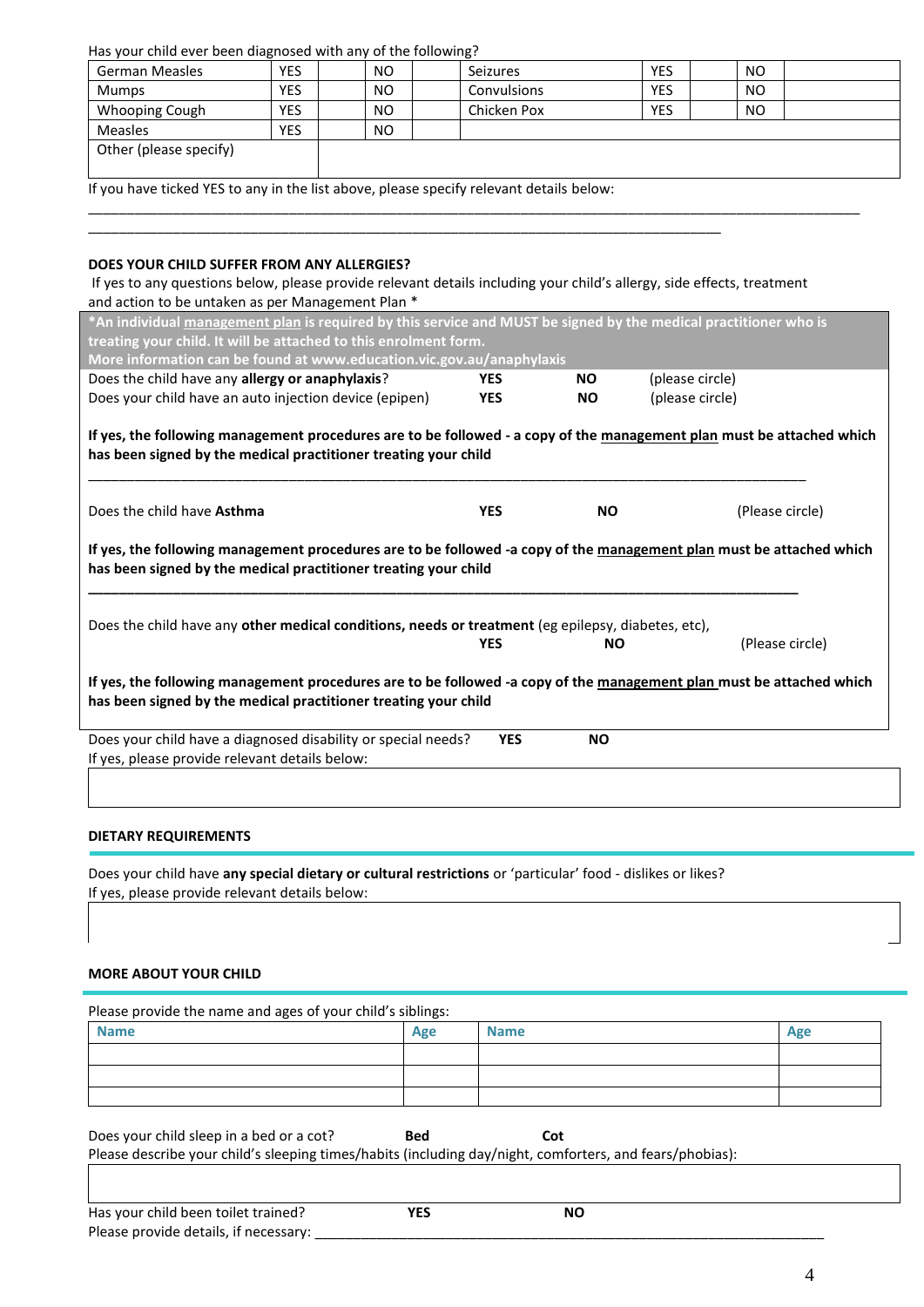## **PLEASE READ THE FOLLOWING AGREEMENT CAREFULLY BEFORE SIGNING. PLEASE ASK IF THERE IS ANYTHING IN THIS DOCUMENT THAT YOU ARE UNSURE OF**

# **Please tick the following clauses to authorise:**

*General:*

I/We give permission for this child to:

| Participate in outings to places of interest (permission slip will have | <b>YES</b> | <b>NO</b> |
|-------------------------------------------------------------------------|------------|-----------|
| to be signed before allowing your child to leave the centre)            |            |           |
| Have sunscreen applied prior to sun exposure                            | <b>YES</b> | <b>NO</b> |
| (If not, please provide a letter releasing the centre of any Liability) |            |           |
| Have Band-Aids or sticking plasters applied when necessary              | <b>YES</b> | <b>NO</b> |
| Have staff apply Nappy Cream/Paste                                      | <b>YES</b> | <b>NO</b> |
| Have staff apply Teething Gel                                           | <b>YES</b> | <b>NO</b> |
| Have staff apply Insect Repellent                                       | <b>YES</b> | <b>NO</b> |

## *Photos and Video Footage:*

I/We give permission:

| For photos and video footage to be taken of my/our child for centre<br>use and staff training purposes (Footage will not leave centre)                                                                                                                                                                                                                                                                                                                                                                      | <b>YES</b> | <b>NO</b> |
|-------------------------------------------------------------------------------------------------------------------------------------------------------------------------------------------------------------------------------------------------------------------------------------------------------------------------------------------------------------------------------------------------------------------------------------------------------------------------------------------------------------|------------|-----------|
| Do you ONLY give permission for photos and video footage of your<br>child to be taken for your own personal viewing and to receive<br>copies?                                                                                                                                                                                                                                                                                                                                                               | <b>YES</b> | <b>NO</b> |
| Do you give permission for Outlets NCEC to use photos and/or video<br>of your child to promote the service in such things as Outlets NCEC in<br>advertising flyers, Newsletters, Reports, Displays?<br>Please Note:<br>*If Outlets NCEC wishes for the inclusion of other details (such as age<br>and surname or video footage to be used for the same purpose as<br>mentioned above or Newspaper (Media) you will be given a separate<br>consent form to sign authorising the release of this information. | <b>YES</b> | <b>NO</b> |

### *Excursions – Removal of child from premises by service – nominated educator/supervisor*

r109(b) Service **DOES NOT** participate or schedule outings or Excursions *(refer to Service Transport Policy)*

In the event of an Emergency ie: Fire and/or Centre disruption *(refer to Centre Emergency Plan and Policy)* Child/ren will be removed from premises to Safe premises – Newport Community Hub.

## **Office use only:**

| <b>Attachments:</b>                        | <b>Received:</b> | <b>Comments:</b> Write Medical condition eg: Asthma etc |
|--------------------------------------------|------------------|---------------------------------------------------------|
| <b>Childs Birth Certificate</b>            |                  |                                                         |
| <b>Immunisation Record</b>                 |                  |                                                         |
| <b>Medical Management Plans</b>            |                  |                                                         |
| <b>Authorisation for Medical treatment</b> |                  |                                                         |
| <b>Court Orders</b>                        |                  |                                                         |
| <b>Other</b>                               |                  |                                                         |
| Parent/Guardian (1) CoVid Cert (x3)        |                  |                                                         |
| Parent/Guardian (2) CoVid Cert (X3)        |                  |                                                         |
|                                            |                  |                                                         |